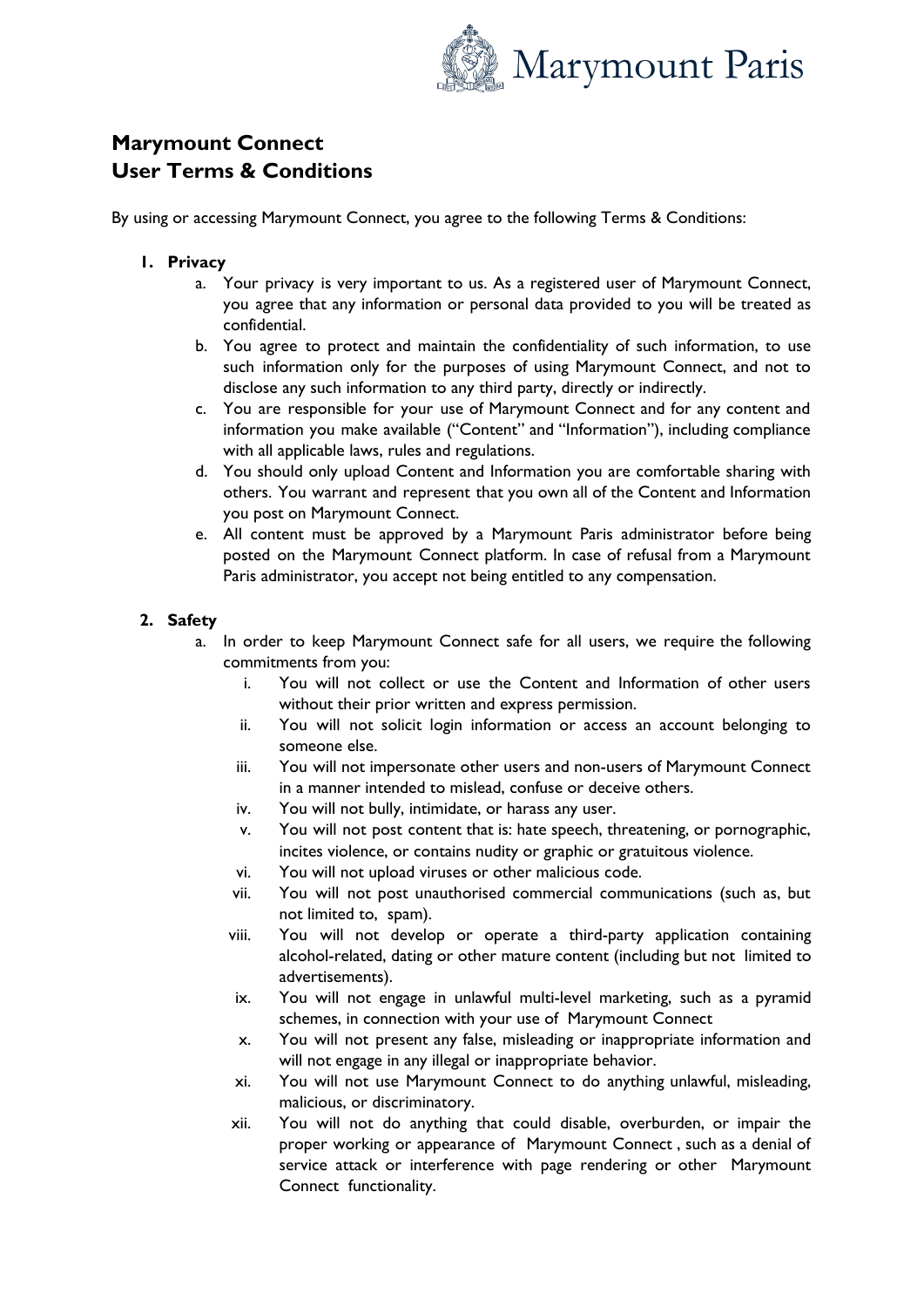## **3. Registration and Account Security**

- a. In order to maintain the integrity of all users of Marymount Connect, we require the following commitments:
	- i. You will be responsible for safeguarding your account by setting up a strong password and ensuring your password is kept secure at all material times. Marymount Connect will not be liable for any loss or damage arising from your failure to comply with this obligation.
	- ii. You will not provide any false personal information on Marymount Connect, or create an account for anyone other than yourself without permission.
	- iii. You will keep your contact information accurate and up to date.
	- iv. You will not create more than one personal account. Nor will you create multiple accounts with overlapping uses in order to evade temporary or permanent suspension of your use of Marymount Connect.
	- v. You will not use Marymount Connect without parental permission and supervision if you are under 18.
	- vi. You will not use Marymount Connect if you are a convicted sexual offender.
	- vii. You will not share your password with other users or non-users of Marymount Connect.
	- viii. If we disable your account, you will not create another one without our permission.
	- ix. You will not transfer your account (including any page or application you administer) to anyone without first getting our written and express permission.

## **4. Protecting Other People's Rights**

- a. We respect other people's rights, and expect you to do the same.
- b. You will not post content or take any action in connection with your use of Marymount Connect that infringes or violates someone else's rights or otherwise violates the law or any others applicable regulations.
- c. We reserve the right to remove any content or information you post using Marymount Connect if we, in our reasonable opinion, believe that it violates these Terms or our related policies.
- d. You will not use our copyrights or trademarks or any confusingly similar marks, except as expressly permitted with our prior written permission. All right, title, and interest in and to Marymount Connect (excluding content and information provided by users) are and will remain the exclusive property of Marymount Paris.
- e. If you collect information from other users of Marymount Connect you are required to obtain their consent, make it clear you (and not Marymount) are the one collecting their Content and Information and how you intend on using their Content and Information.
- f. You will not post your own or any other individual's personal identification documentation or sensitive financial information on Marymount Connect, which may be subject to appropriation or fraudulent activity.

## **5. Mobile and Other Devices**

- a. The Marymount Connect mobile phone application enables you to access Marymount Connect on your mobile device free of charge. Please be aware that normal carrier charges shall remain applicable for using Marymount Connect on your mobile device.
- b. In the event you change or deactivate your mobile telephone number, you will update your account information on Marymount Connect within 48 hours to ensure that your Content and Information is not accessible by the person who acquires your old number.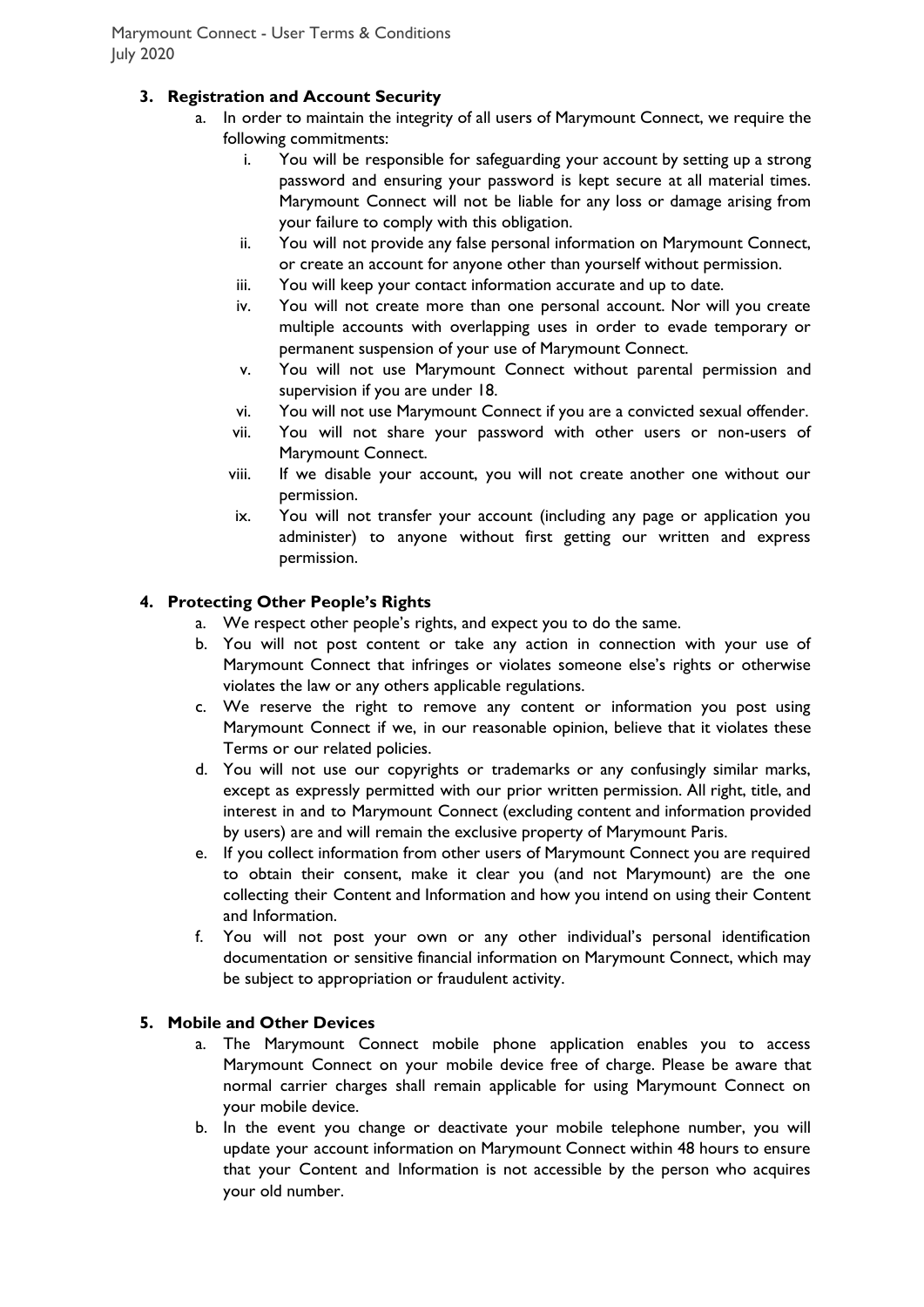Marymount Connect - User Terms & Conditions July 2020

### **6. Termination**

a. We may suspend or terminate your account if you are found to be, or we reasonably believe you to be, in violation of these Terms or any policies set out within these Terms or are thought to be creating a risk or possible legal exposure for us. We will make reasonable efforts to notify you by email or at the next time you attempt to access your account. Alternatively, you may wish to delete your account at any time.

### **7. Disputes**

a. The laws of France will govern these Terms and the courts of Paris (France) shall have exclusive jurisdiction to preside over any dispute arising out of or in connection with these Terms.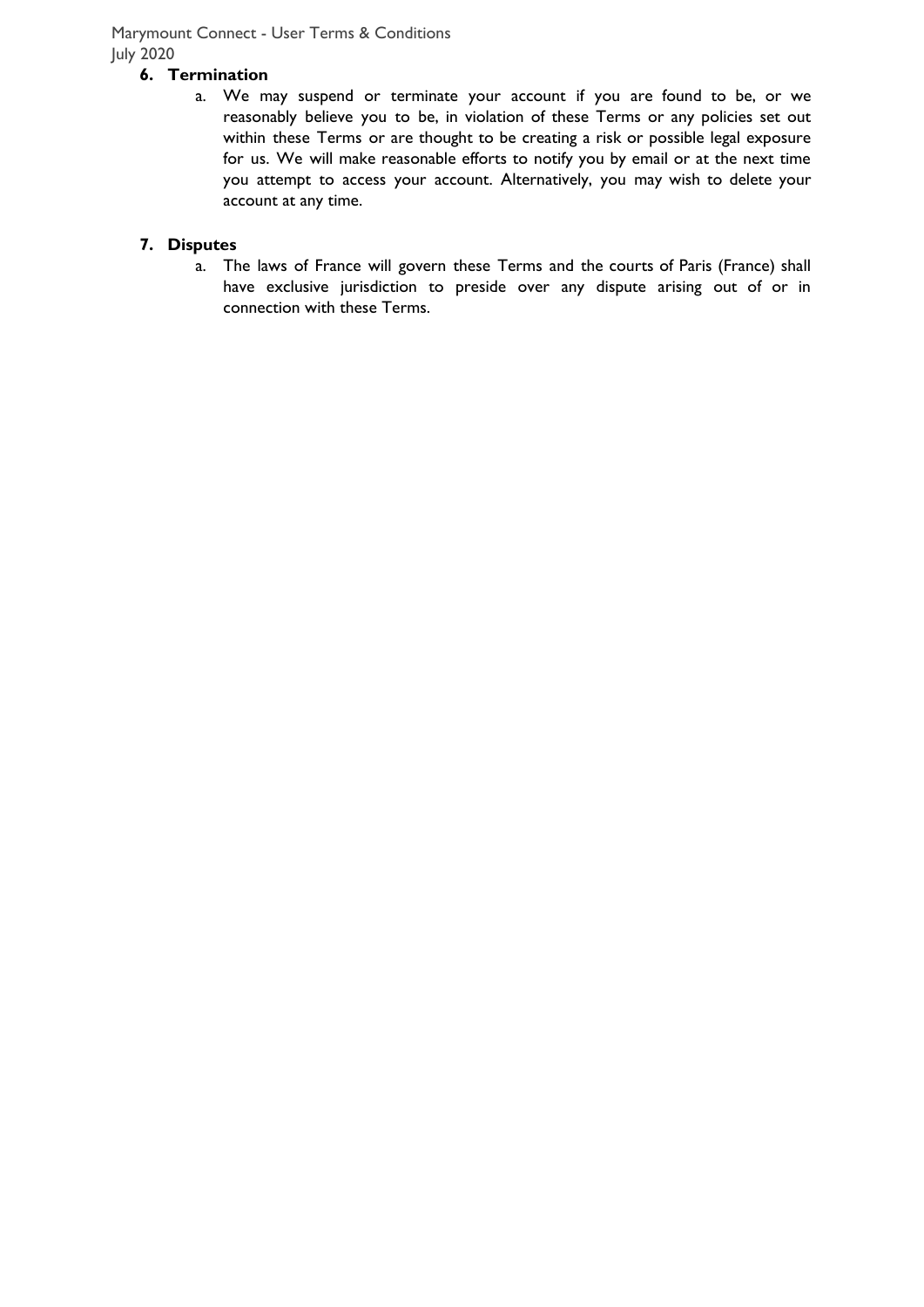Marymount Connect - User Terms & Conditions J uly 2 0 2 0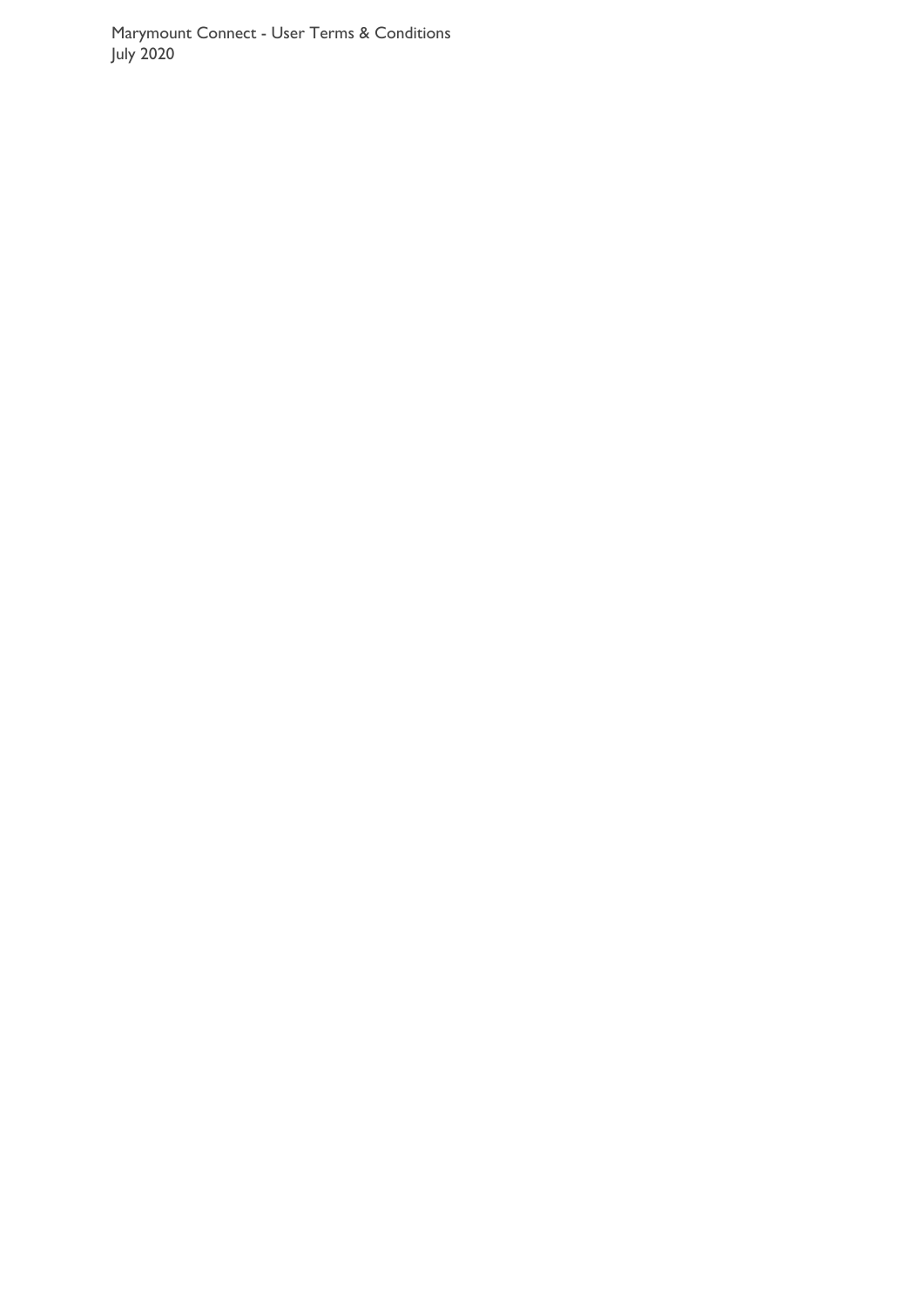

# **Marymount Connect Conditions générales d'utilisation**

En utilisant ou en accédant à Marymount Connect, vous acceptez les conditions générales suivantes :

### **1. Confidentialité**

- a. Nous mettons un point d'honneur à respecter votre vie privée. En tant qu'utilisateur enregistré de Marymount Connect, vous acceptez que toutes informations ou données personnelles qui vous sont fournies soient traitées de manière confidentielle.
- b. Vous acceptez de protéger et de conserver la confidentialité de ces informations, de ne recourir à ces informations uniquement aux fins d'utilisation de Marymount Connect, et de ne divulguer, directement ou indirectement, aucune de ces informations à un tiers.
- c. Vous êtes responsable de votre utilisation de Marymount Connect et de tout contenu et information que vous mettez à disposition (« Contenu » et « Informations »), y compris le respect de toutes les lois, règles et réglementations applicables.
- d. Ne publiez que des contenus et des informations que vous souhaitez partager avec des tiers. Vous garantissez et déclarez que vous êtes propriétaire de tout contenu et de toutes informations que vous publiez sur Marymount Connect.
- e. Tout contenu doit être approuvé par un administrateur de Marymount Paris avant d'être publié sur la plateforme Marymount Connect. En cas de rejet par un administrateur de Marymount Paris, vous acceptez de n'avoir droit à aucun dédommagement.

### **2. Sécurité**

- a. Afin d'assurer la sécurité de tous les utilisateurs de Marymount Connect, nous vous demandons de vous engager à :
	- i. Ne pas recueillir ni utiliser le contenu et les informations des autres utilisateurs sans leur autorisation écrite et expresse préalable.
	- ii. Ne pas solliciter d'informations de connexion et ne pas accéder à un compte appartenant à un tiers.
	- iii. Ne pas vous faire passer pour d'autres utilisateurs et non-utilisateurs de Marymount Connect de façon à prêter à confusion, induire en erreur ou à duper autrui.
	- iv. N'intimider ou ne harceler aucun utilisateur.
	- v. Ne pas publier pas de contenu qui soit : un discours haineux, de menaces ou pornographique, qui incite à la violence ou qui contienne de la nudité ou de la violence graphique ou gratuite.
	- vi. Ne pas télécharger de virus ou d'autres codes malveillants.
	- vii. Ne pas publier de communications commerciales non autorisées (telles que, mais ne se limitant pas à, du spam).
	- viii. Ne pas développer ni exploiter une application tierce avec des contenus liés à l'alcool, aux rencontres ou à d'autres contenus destinés aux adultes (y compris, mais ne se limitant pas à, des publicités).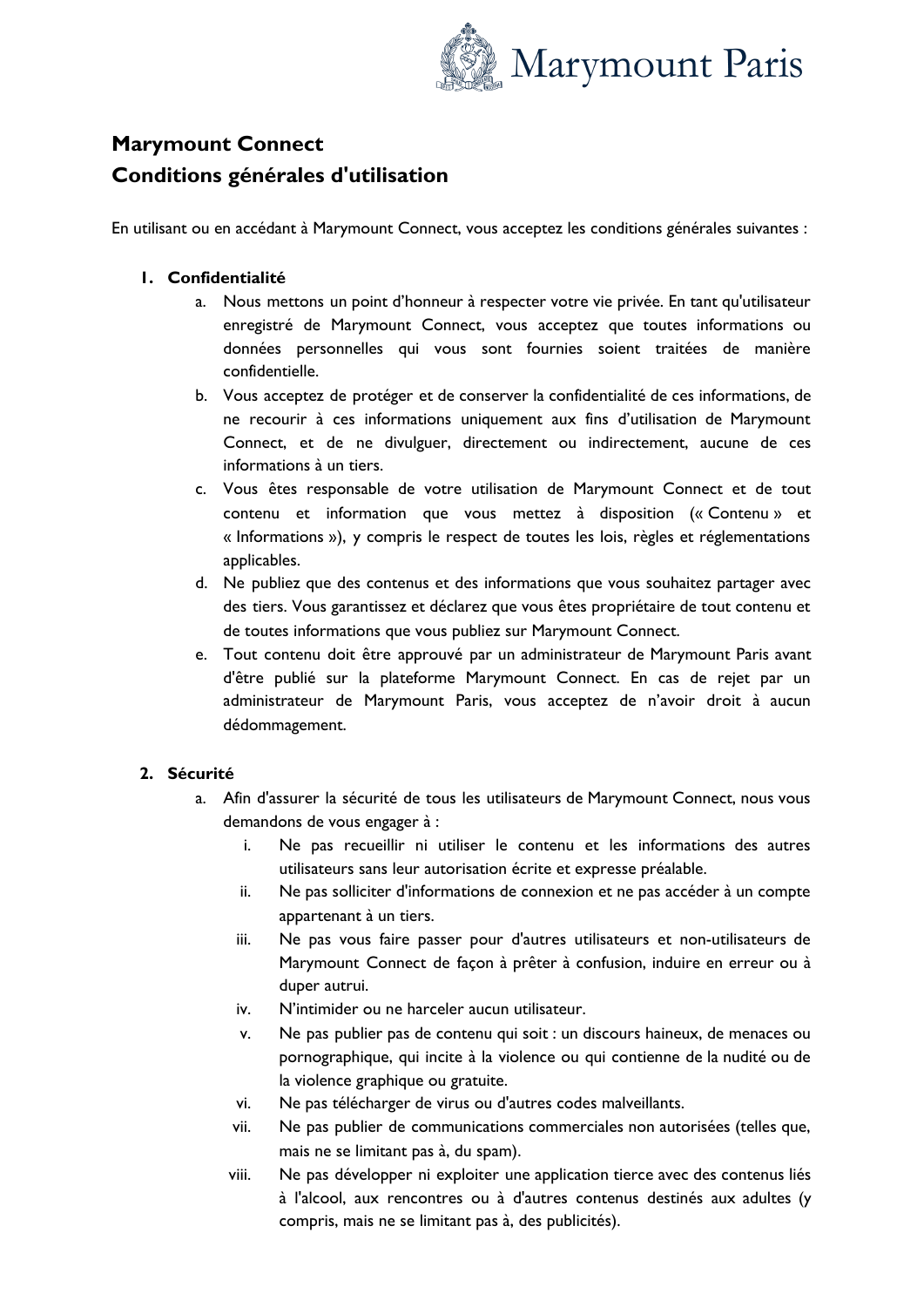Marymount Connect - Conditions générales d'utilisation Juillet 2020

- ix. Ne pas vous livrer pas à une activité de commercialisation illégale à plusieurs niveaux, telle que des systèmes pyramidaux, liée à votre utilisation de Marymount Connect
- x. Ne présenter aucune information fausse, trompeuse ou inappropriée et n'adopter aucun comportement illégal ou inapproprié.
- xi. Ne pas utiliser Marymount Connect pour vous livrer à des activités illégales, trompeuses, malveillantes ou discriminatoires.
- xii. Ne rien faire qui puisse désactiver, surcharger ou altérer le bon fonctionnement ou l'apparence de Marymount Connect, comme une attaque par déni de service ou une interférence avec le rendu des pages ou d'autres fonctionnalités de Marymount Connect.

#### **3. Enregistrement et sécurité du compte**

- a. Afin de préserver l'intégrité de tous les utilisateurs de Marymount Connect, nous vous demandons de :
	- i. Prendre la responsabilité de la protection de votre compte en définissant un mot de passe fort et en veillant à ce que votre mot de passe soit sécurisé à tout moment. Ne pas tenir Marymount Connect responsable de toute perte ou dommage résultant de votre manquement à cette obligation.
	- ii. Ne fournir aucune fausse information personnelle sur Marymount Connect, ne pas créer de compte pour une autre personne que vous-même sans son autorisation.
	- iii. Veiller à ce que vos coordonnées soient exactes et à jour.
	- iv. Ne pas créer plus d'un compte personnel. Ne pas non plus créer de comptes multiples dont les utilisations se chevauchent afin d'éviter une suspension temporaire ou permanente de votre accès à Marymount Connect.
	- v. Ne pas utiliser Marymount Connect sans autorisation et supervision parentales si vous avez moins de 18 ans.
	- vi. Ne pas utiliser Marymount Connect si vous êtes un délinquant sexuel reconnu coupable.
	- vii. Ne pas partager pas votre mot de passe avec d'autres utilisateurs ou non-utilisateurs de Marymount Connect.
	- viii. Si nous désactivons votre compte, ne pas en créer un autre sans notre autorisation.
	- ix. Ne pas transférer votre compte (y compris toute page ou application que vous gérez) à personne sans avoir obtenu au préalable notre autorisation écrite et expresse.

### **4. Protéger les droits d'autrui**

- a. Respecter les droits d'autrui autant que nous.
- b. Ne pas poster de contenu ou entreprendre d'action en rapport avec votre utilisation de Marymount Connect qui enfreint ou viole les droits d'autrui ou qui enfreint la loi ou toute autre réglementation applicable.
- c. Nous nous réservons le droit de supprimer tout contenu ou information que vous publiez en utilisant Marymount Connect si nous pensons, à notre avis raisonnable, qu'il viole ces conditions ou nos politiques connexes.